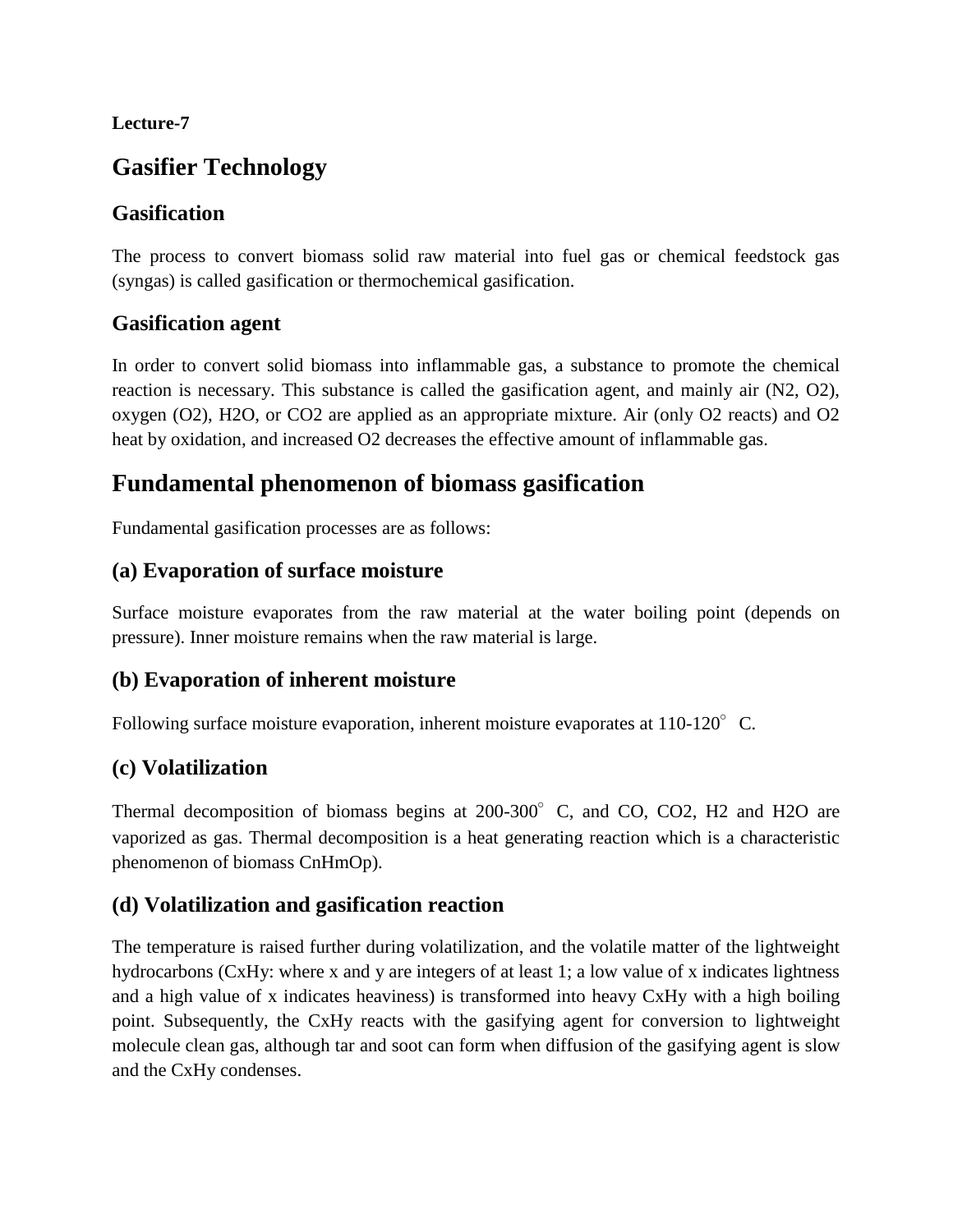#### **(e) Char gasification**

Following volatilization of the volatile content in the raw material biomass, the fixed carbon and ash become char, and the char is heated to the surrounding temperature. The subsequent reaction with the gasifying agent transforms the carbon into CO and CO2. However, in cases where the gasifying agent contains excess steam and the surrounding temperature is over  $750^{\circ}$  C, a wet gas reaction occurs (C+H2O ( CO+H2) producing gas composed mainly of CO, CO2 and H2.

### **(f) Char residue**

The reaction rate of the wet gas reaction is slow, and char residue can easily form. The formation of tar, soot and char tends to reduce efficiency, as well causing equipment trouble.

## **Characteristics of gasification product gas**

Gasification generally adopts the direct gasification method with partial combustion of raw material to raise the temperature. Raw materials are mainly wood chips and corn stalks. Most gasification furnaces use normal pressure and a direct gasification process. To keep the reaction temperature at 800°C and above for direct gasification, air, oxygen and steam (as appropriate) are required for the gasification agent. For this purpose, approximately 1/3 of the oxygen required for complete combustion (known as the oxygen ratio) is supplied, with partial combustion (partial oxidation) causing gasification. The calorific value of product gas depends on the percentage of inflammable gas (CO, H2, CxHy) contained. Generally, gas can be divided into low calorie gas (4-12 MJ/m3), medium calorie gas (12-28 MJ/m3) and high calorie gas (above 28 MJ/m3). For the most part, direct gasification of biomass yields low calorie gas. Fig. 4.2.1 presents composition of the product gas from rice straw when steam and oxygen is employed as gasifying agent. The ratio between the calorific content of the biomass and that of the product gas (at room temperature) is called cold gas efficiency.

# **Gasification equipment and a practical example**

Here is shown a fixed bed gasifier, based on the combustion or gasification of solid fuel, and featuring a comparatively simple structure and low equipment cost. Fig. 4.2.2 shows a concept diagram of the gasifier. Wood chips of about 2.5-5 cm are generally used as the raw material. They are supplied from the upper feed port, and layered in the furnace. The gasifying agent (air, oxygen, steam or a mixture thereof) is supplied from the bottom in a rising flow (some systems use a descending flow). The gasification reaction proceeds from the bottom towards the top. From the bottom upward, individual layers are formed due to the changes accompanying gasification of the raw material, in the order of ash, char, volatilized and decomposed material, and product. The product gas is obtained at the top.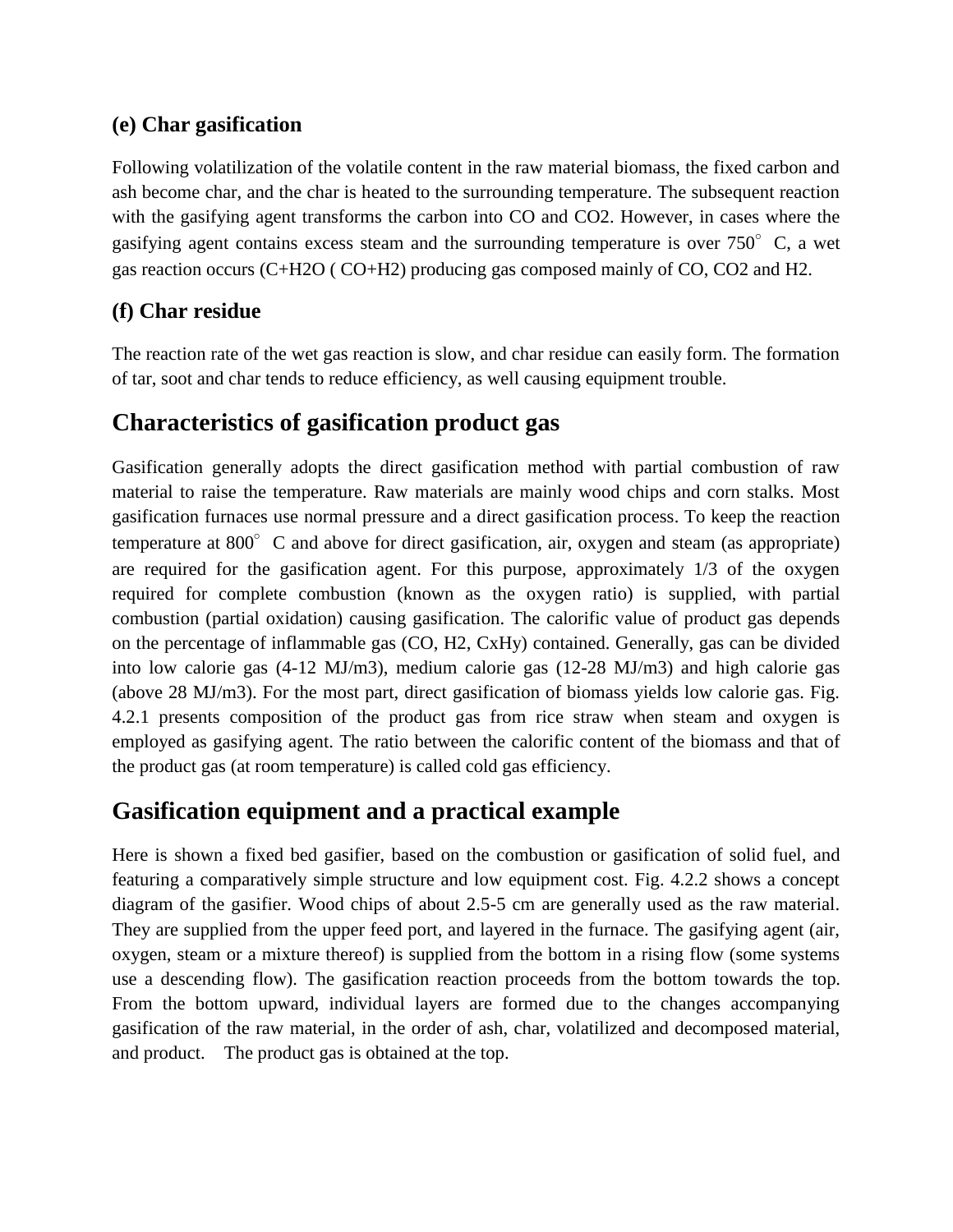

#### **Principles of solid fuel gasification**

All internal combustion engines actually run on vapor, not liquid. The liquid fuels used by gasoline engines are vaporized before they enter the combustion chamber above the pistons. In diesel engines, the fuel is sprayed into the combustion chamber as fine droplets which burn as they vaporize.

The purpose of a Gasifier, then, is to transform solid fuels into gaseous ones and to keep the gas free of harmful constituents. A gas generator unit is simultaneously an energy converter and a filter. In these twin tasks lie its advantages and its difficulties. In a sense, gasification is a form of incomplete combustion-heat from the burning solid fuel creates gases which are unable to burn completely because of the insufficient amounts of oxygen from the available supply of air. The same chemical laws, which govern combustion processes, also apply to gasification. There are many solid biomass fuels suitable for gasification - from wood and paper to peat, lignite, and coal, including coke derived from coal. All of these solid fuels are composed primarily of carbon with varying amounts of hydrogen, oxygen, and impurities, such as sulfur, ash, and moisture. Thus, the aim of gasification is the almost complete transformation of these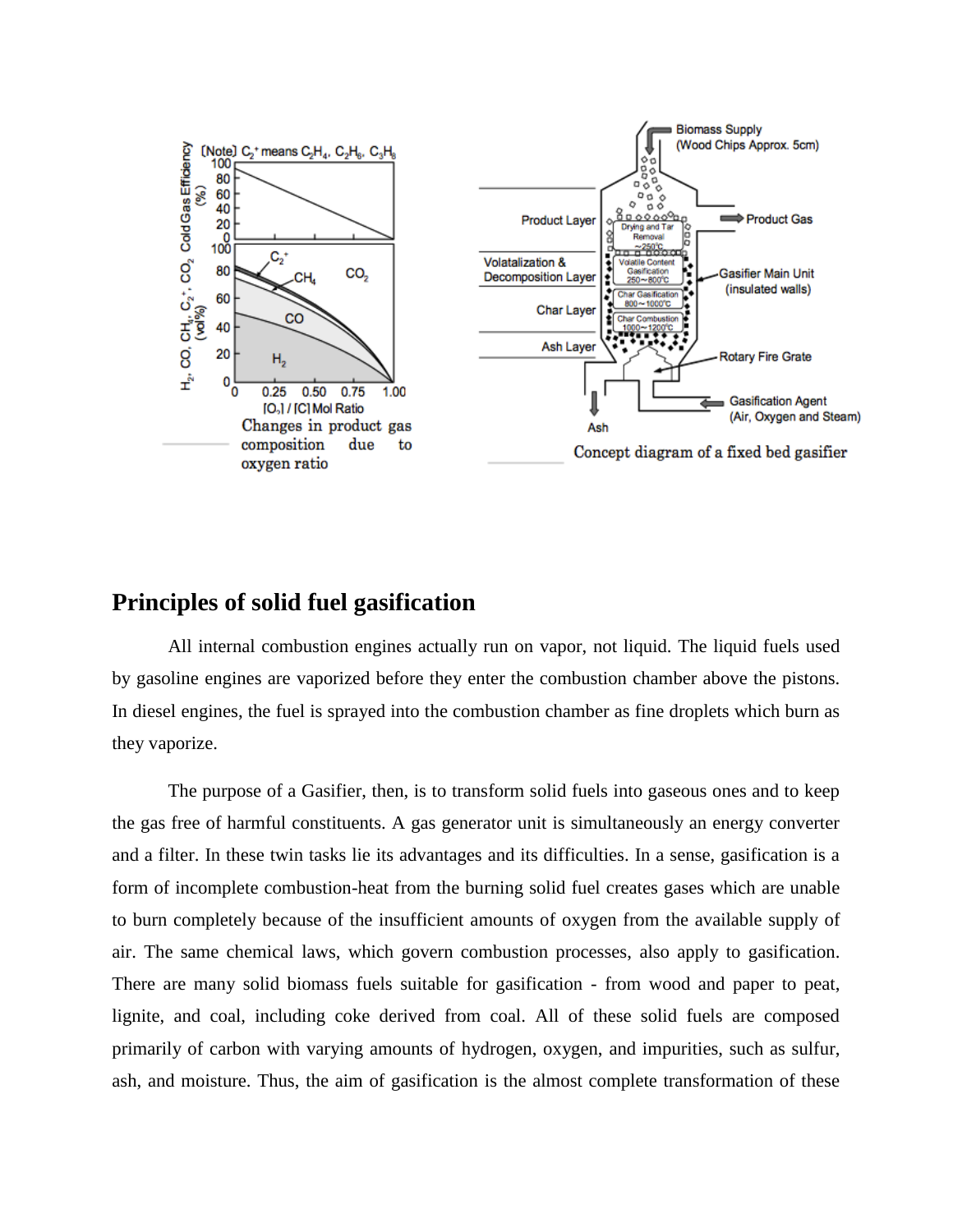constituents into gaseous form so that only the ashes and inert materials remain. In creating wood gas for fueling internal combustion engines, it is important that the gas not only be properly produced, but also preserved and not consumed until it is introduced into the engine where it may be appropriately burned.

Gasification is a physicochemical process in which chemical transformations occur along with the conversion of energy. The chemical reactions and thermochemical conversions which occur inside a wood gas generator are too long and too complicated to be covered here; however, such knowledge is not necessary for constructing and operating a wood Gasifier. By weight, gas (wood gas) produced in a Gasifier unit contains approximately 20% hydrogen (H2), 20% carbon monoxide (CO), and small amounts of methane, all of which are combustible, plus 50 to 60% nitrogen (N2). The nitrogen is not combustible; however, it does occupy volume and dilutes the wood gas as it enters and burns in an engine. As the wood gas burns, the products of combustion are carbon dioxide (CO2) and water vapor (H20).

One of the by-products of wood gasification is carbon monoxide, a poisonous gas. The toxic hazards associated with breathing this gas should be avoided during refueling operations or prolonged idling, particularly in inadequately ventilated areas. Except for the obvious fire hazard resulting from the combustion processes inside the unit, carbon monoxide poisoning is the major potential hazard during normal operation of these simplified Gasifier units.

#### **The Stratified Downdraft Gasifier**

Until the early 1980s, wood gasifiers all over the world (including the World War II designs) operated on the principle that both the fuel hopper and the combustion unit be absolutely airtight; the hopper was sealed with a top or lid which had to be opened every time wood was added. Smoke and gas vented into the atmosphere while wood was being loaded; the operator had to be careful not to breathe the unpleasant smoke and toxic fumes. Over the last few years, a new Gasifier design has been developed through cooperative efforts among researchers at the Solar Energy Research Institute in Colorado, the University of California in Davis, the Open University in London, the Buck Rogers Company in Kansas, and the Biomass Energy Foundation, Inc., in Florida. This simplified design employs a balanced, negative-pressure concept in which the old type of sealed fuel hopper is no longer necessary. A closure is only used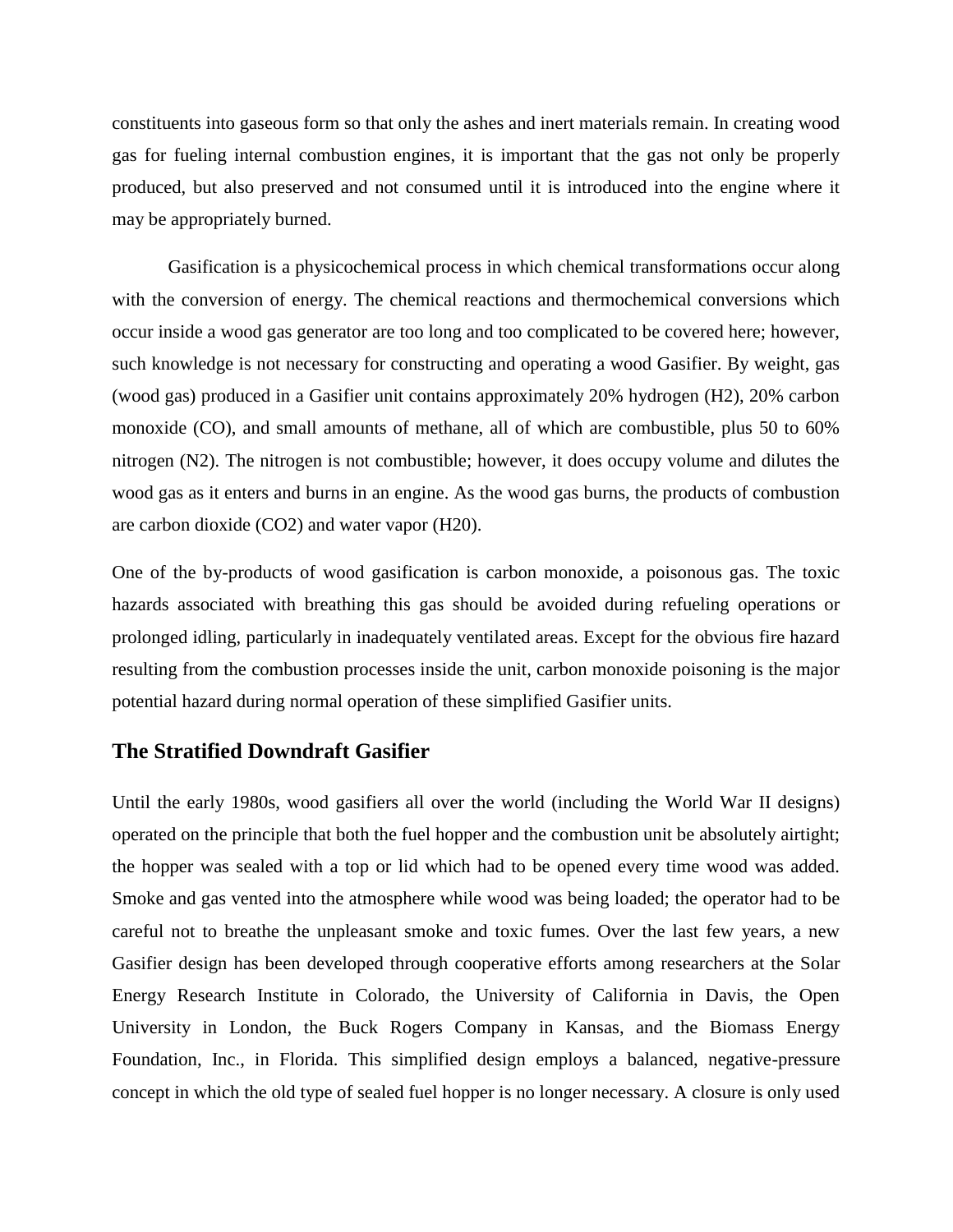to preserve the fuel when the engine is stopped. This new technology has several popular names, including "stratified, downdraft gasification" and "open top gasification."

Several years of laboratory and field-testing have indicated that such simple, inexpensive gasifiers can be built from existing hardware and will perform very well as emergency units. A schematic diagram of the stratified, downdraft Gasifier is shown in Fig. S-1.During operation of this Gasifier, air passes uniformly downward through four zones, hence the name stratified: The uppermost zone contains unreacted fuel through which air and oxygen enter. This region serves the same function as the fuel hopper in the older, World War II designs. In the second zone, the wood fuel reacts with oxygen during pyrolysis. Most of the volatile components of the fuel are burned in this zone and provide heat for continued pyrolysis reactions. At the bottom of this zone, all of the available oxygen from the air should be completely reacted. The open top design ensures uniform access of air to the pyrolysis region. The third zone is made up of charcoal from the second zone. Hot combustion gases from the pyrolysis region react with the charcoal to convert the carbon dioxide and water vapor into carbon monoxide and hydrogen. The inert char and ash, which constitute the fourth zone, are normally too cool to cause further reactions; however, because the fourth zone is available to absorb heat or oxygen as conditions change, it serves both as a buffer and as a charcoal storage region. Below this zone is the grate. The presence of char and ash serves to protect the grate from excessive temperatures.

The stratified, downdraft design has a number of advantages over the World War II gasifier designs. The open top permits fuel to be fed more easily and allows easy access. The cylindrical shape is easy to fabricate and permits continuous flow of fuel. No special fuel shape or pretreatment is necessary; any blocky fuel can be used. The foremost question about the operation of the stratified, downdraft gasifier concerns char and ash removal. As the charcoal reacts with the combustion gases, it eventually reaches a very low density and breaks up into a dust containing all of the ash as well as a percentage of the original carbon. This dust may be partially carried away by the gas and might eventually begin to plug the gasifier.

Hence, it must be removed by shaking or agitation. When the stratified gasifier unit is used to power vehicles, it is automatically shaken by the vehicle's motion. An important issue in the design of the stratified, downdraft gasifier is the prevention of fuel bridging and channeling. High-grade biomass fuels, such as wood blocks or chips, will flow down through the gasifier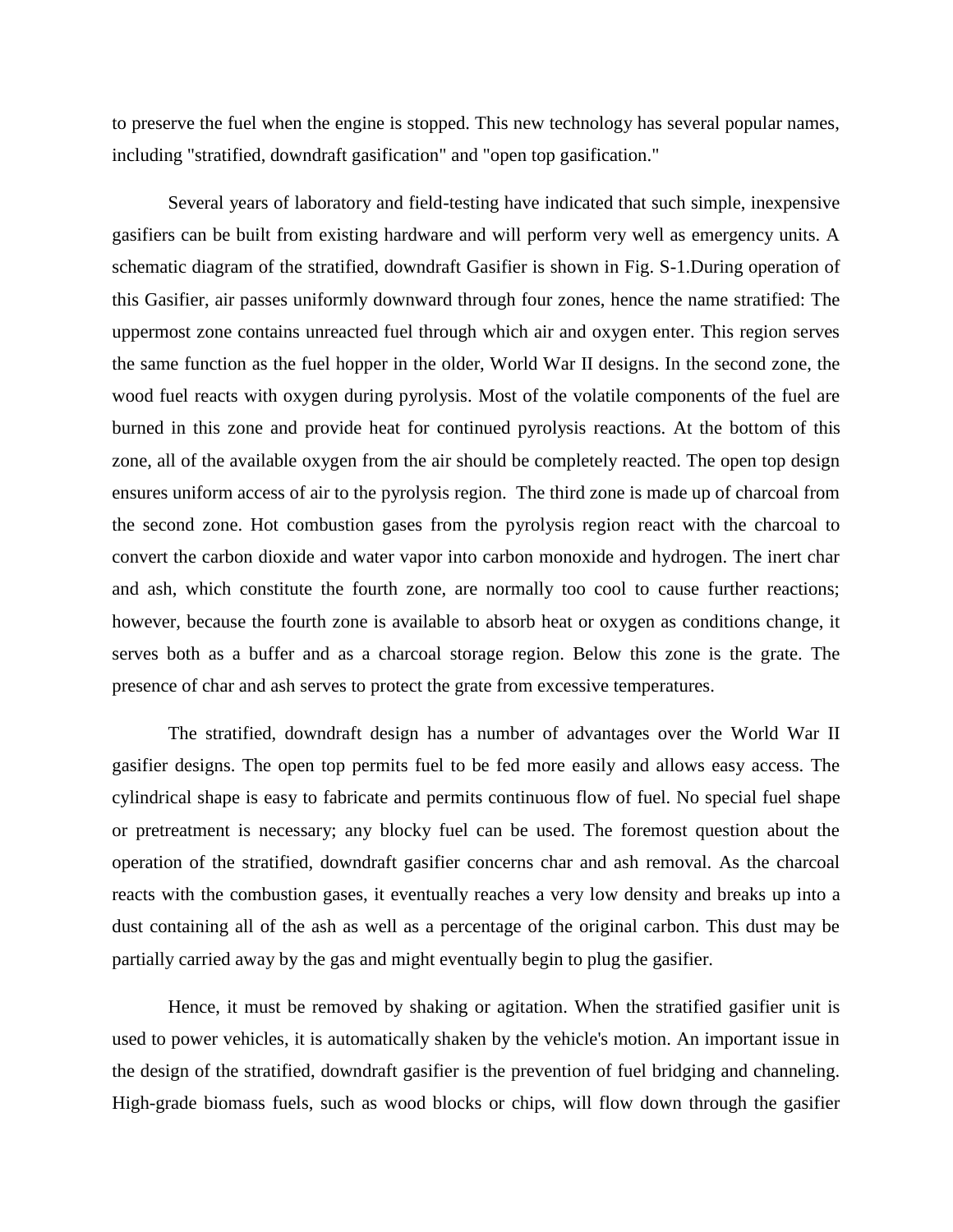because of gravity and downdraft air flow. However, other fuels (such as shredded chips, sawdust, and bark) can form a bridge, which will obstruct continuous flow and cause very high temperatures. Bridging can be prevented by stirring, shaking, or by agitating the grate or by having it agitated by the vehicle's movement. For prolonged idling, a hand-operated shaker has been included in the design in this report.

A prototype unit of the stratified, downdraft gasifier design (see Figs. S-2 and S-3) has been fabricated according to the instructions in this report; however, it has not been widely tested at this time. The reader is urged to use his ingenuity and initiative in the construction of his own wood gas generator. As long as the principle of air tightness in the combustion regions, in the connecting piping, and in the filter units is followed, the form, shape, and method of assembly is not important. The wood gasifier design presented in this report has as its origin the proven technology used in World War II during actual shortages of gasoline and diesel fuel. It should be acknowledged that there are alternate technologies (such as methane production or use of alcohol fuels) for keeping internal combustion engines in operation during a prolonged petroleum crisis. The wood gasifier unit described in this report represents only one solution to the problem.

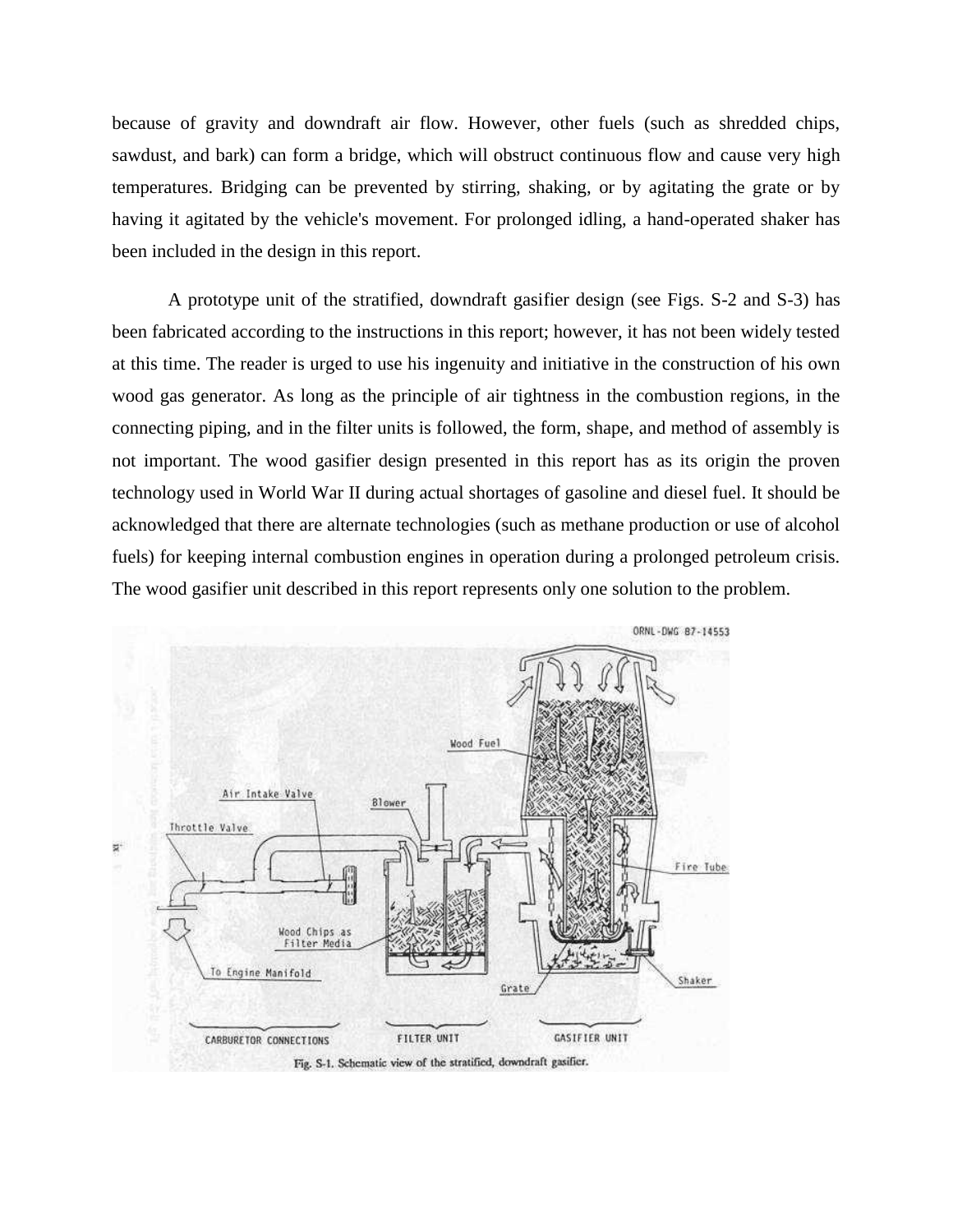#### **Imbert' Gasifier**

The constricted hearth, downdraft Gasifier is sometimes called the 'Imbert' Gasifier after its inventor, Jacques Imbert; although, it has been commercially manufactured under various names. Such units were mass-produced during World War II by many European automotive companies, including General Motors, Ford, and Mercedes-Benz. These units cost about \$1500 (1985 evaluation) each. However, after World War II began in 1939, it took six to eight months before factory-made gasifiers were generally available. Thousands of Europeans were saved from certain starvation by home-built, simple Gasifier units made from washing machine tubs, old water heaters, and metal gas or oxygen cylinders. Surprisingly, the operation of these units was nearly as efficient as the factory-made units; however, the homemade units lasted for only about 20000 miles with many repairs, while the factory-made units operated, with few repairs, up to 100,000 miles. In Fig. 1-2 the upper cylindrical portion of the Gasifier unit is simply a storage bin or hopper for wood chips or other biomass fuel. During operation, this chamber is filled every few hours as needed. The spring-loaded, airtight cover must be opened to refill the fuel hopper; it must remain closed and sealed during Gasifier operation. The spring permits the cover to function as a safety valve because it will pop open in case of any excessive internal gas pressure. About one-third of the way up from the bottom of the Gasifier unit, there is a set of radially directed air nozzles; these allow air to be injected into the wood as it moves downward to be gasified. In a gas generator for vehicle use, the down stroke of the engine's pistons creates the suction force which moves the air into and through the Gasifier unit; during startup of the Gasifier a blower is used to create the proper airflow. The gas is introduced into the engine and consumed a few seconds after it is made. This gasification method is called "producer gas generation," because no storage system is used; only that amount of gas demanded by the engine is produced. When the, engine is shut off, the production of gas stops. During normal operation, the incoming air burns and pyrolyzes some of the wood, most of the tars and oils, and some of the charcoal that fills the constricted area below the nozzles.

Most of the fuel mass is converted to gas within this combustion zone. The Imbert Gasifier is, in many ways, self-adjusting. If there is insufficient charcoal at the air nozzles, more wood is burned and pyrolyzed to make more charcoal. If too much charcoal forms, then the charcoal level rises above the nozzles, and the incoming air burns the charcoal. Thus, the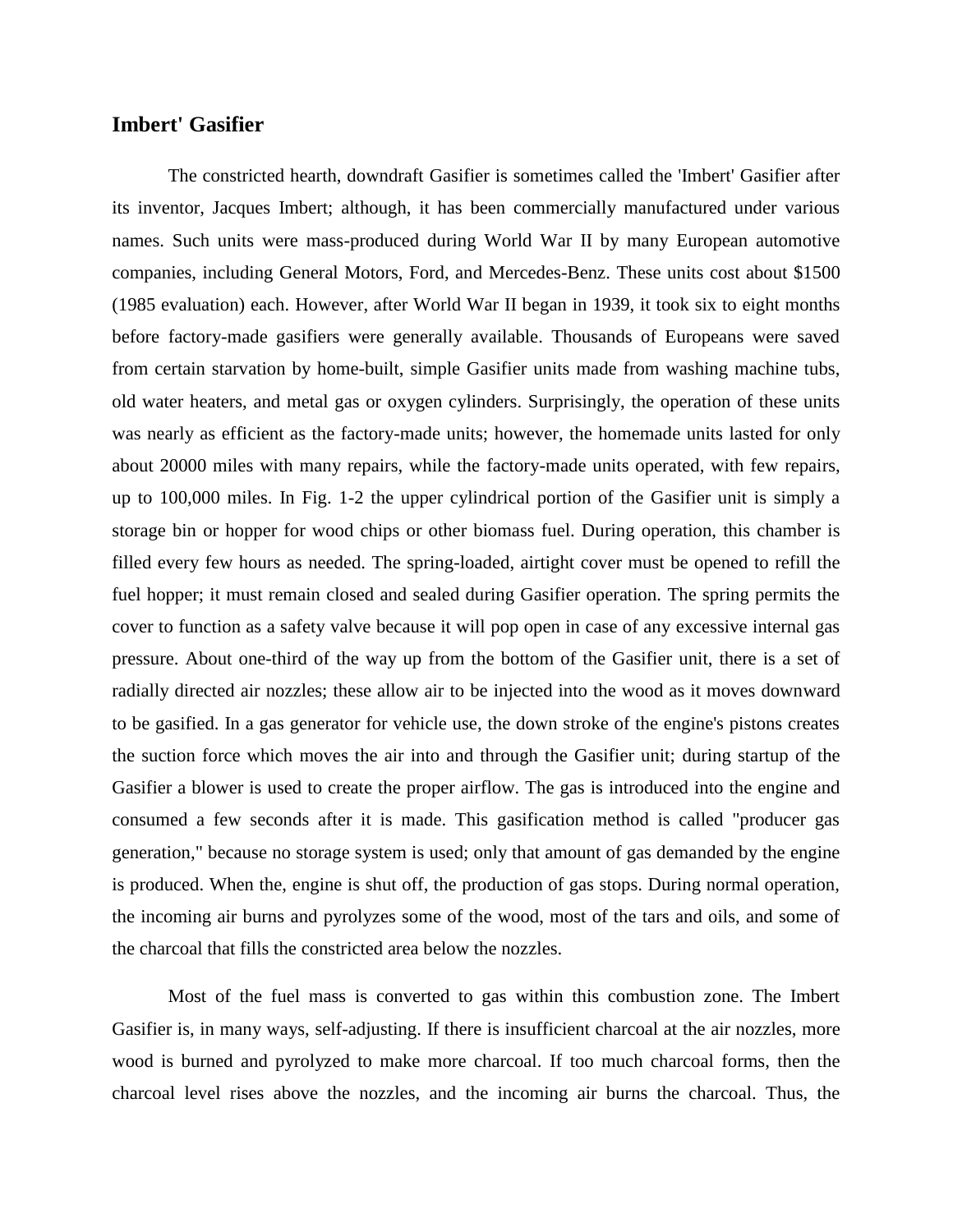combustion zone is maintained very close to the nozzles. Below this combustion zone, the resulting hot combustion gases - carbon dioxide (CO2) and water vapor (H2O) - pass into the hot charcoal where they are chemically reduced to combustible fuel gases: carbon monoxide (CO) and hydrogen (H2). The hearth constriction causes all gases to pass through the reaction zone, thus giving maximum mixing and minimum heat loss. The highest temperatures are reached in this region. Fine char and ash dust can eventually clog the charcoal bed and will reduce the gas flow unless the dust is removed. The charcoal is supported by a movable grate which can be shaken at intervals. Ash buildup below the grate can be removed during cleaning operations. Usually, wood contains less than 1% ash (by weight). However, as the charcoal is consumed, it eventually collapses to form a powdery charcoal/ash mixture which may represent 2 to 10% (by weight) of the total fuel mass.

The cooling unit required for the lmbert Gasifier consists of a water filled precipitating tank and an automotive radiator type gas cooler. The precipitating tank removes all unacceptable tars and most of the fine ash from the gas flow, while the radiator further cools the gas. A second filter unit, containing a fine mesh filtration material, is used to remove the last traces of any ash or dust that may have survived passage through the cooling unit. Once out of the filter unit, the wood gas is mixed with air in the vehicle's carburetor and is then introduced directly into the engine's intake manifold. The World War II, Imbert Gasifier requires wood with a low moisture content (less than 20% by weight) and a uniform, blocky fuel in order to allow easy gravity feed through the constricted hearth. Twigs, sticks, and bark shreds cannot be used. The constriction at the hearth and the protruding air nozzles present obstructions to the passage of the fuel and may created ridging and channeling followed by poor quality gas output, as unpyrolyzed fuel falls into the reaction zone.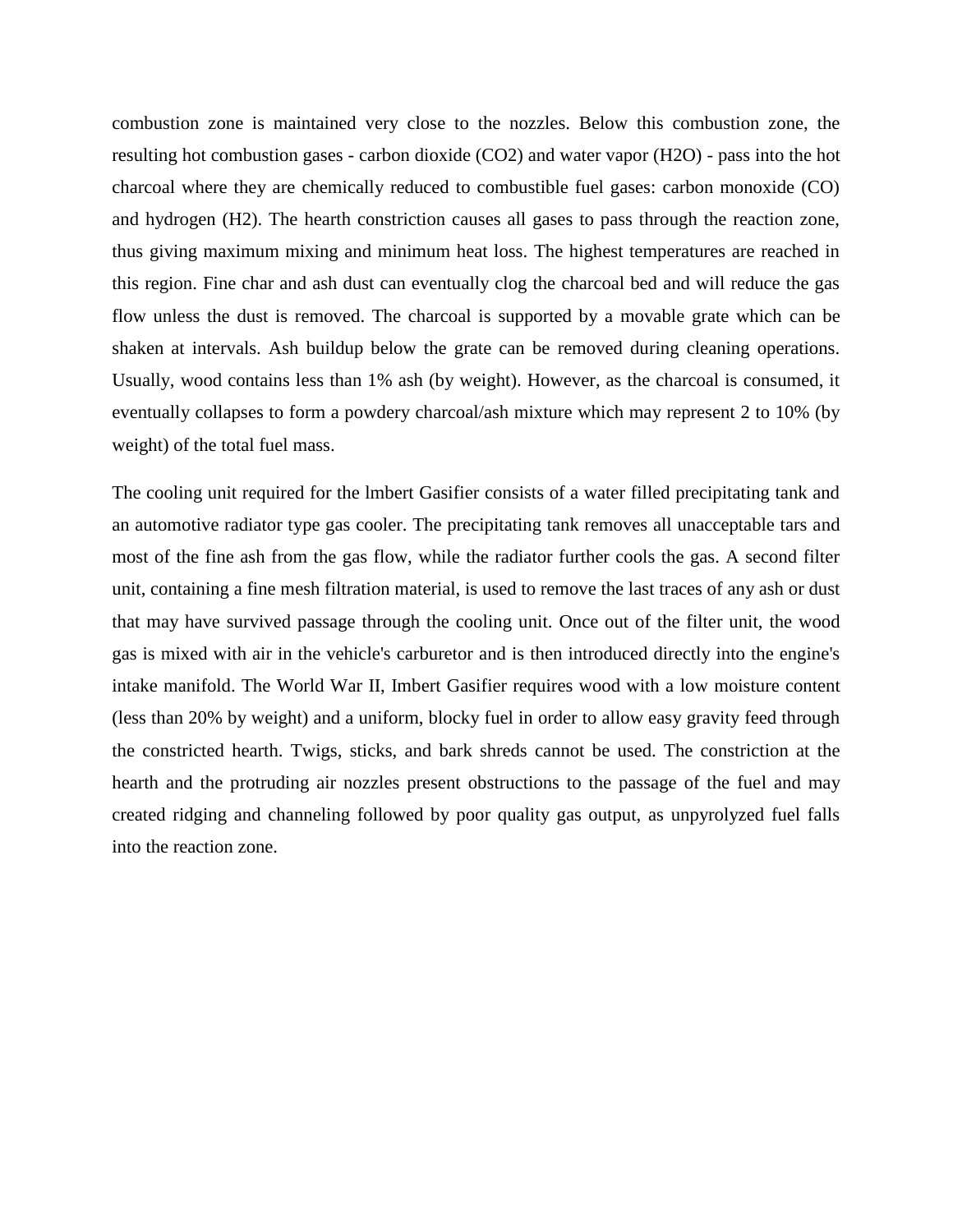

Fig. 1-2. Schematic view of the World War II, Imbert gasifier.

#### **SUGARCANE LEAF-BAGASSE GASIFIERS**

Certain critical engineering design norms of the gasification system were first developed on a laboratory-scale model and were then validated on a bench-scale model 6, 7 . These norms were then used to design a full-fledged commercial scale system with a thermal output of 1080 MJ h-1 . This system (presently installed in the NARI campus) is seen in Fig. 1. It comprises of a reactor, a gas conditioning system, a biomass feeding system and the instrumentation and controls. A schematic diagram of this system is shown in Fig. 2. The salient features of these components are given below.

*Reactor*: This was a downdraft, throatless and open-top reactor with an internal diameter of 75 cm and an active bed height of 1.25 m. It was designed for a heavy-duty cycle of 7500 hour per year operation. High temperature resisting firebricks conforming to IS 8 grade were used for the hot face followed by a cold face insulation.